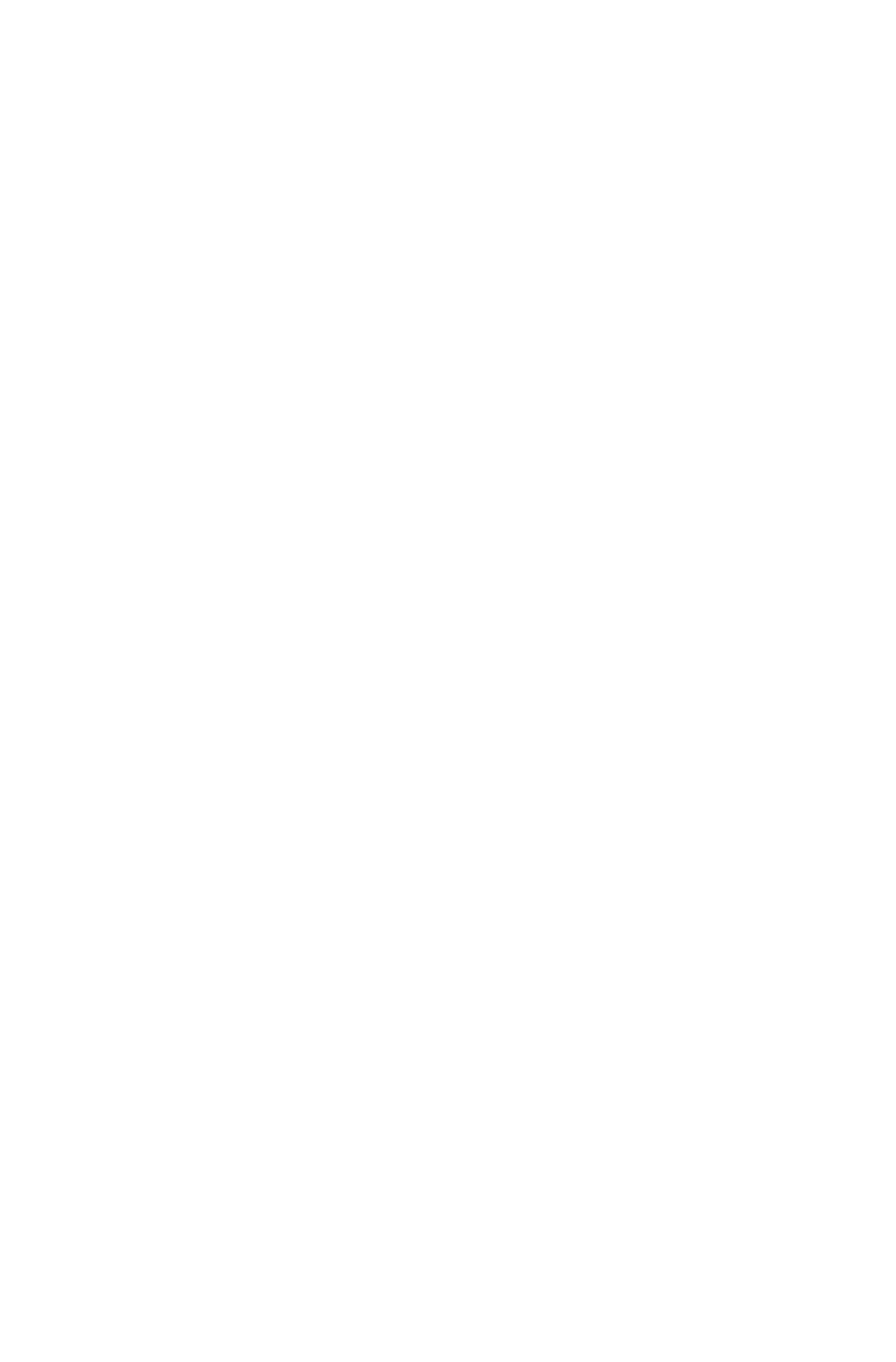# WE MY PLANS FOR YOU ARE <u>akt</u>

I knew you when you first loved Me And sought to do My will. Your hand took Mine as we traveled Together up the hill.

The climb has not always been pleasant; There've been storms and thunder and rain And times when you thought the trip futile Because of the trials and pain.

But the longer we trudged up the mountain And occasionally caught sight of the view, The more you ceased to wonder At the plans I still have for you.

—Lea Fowler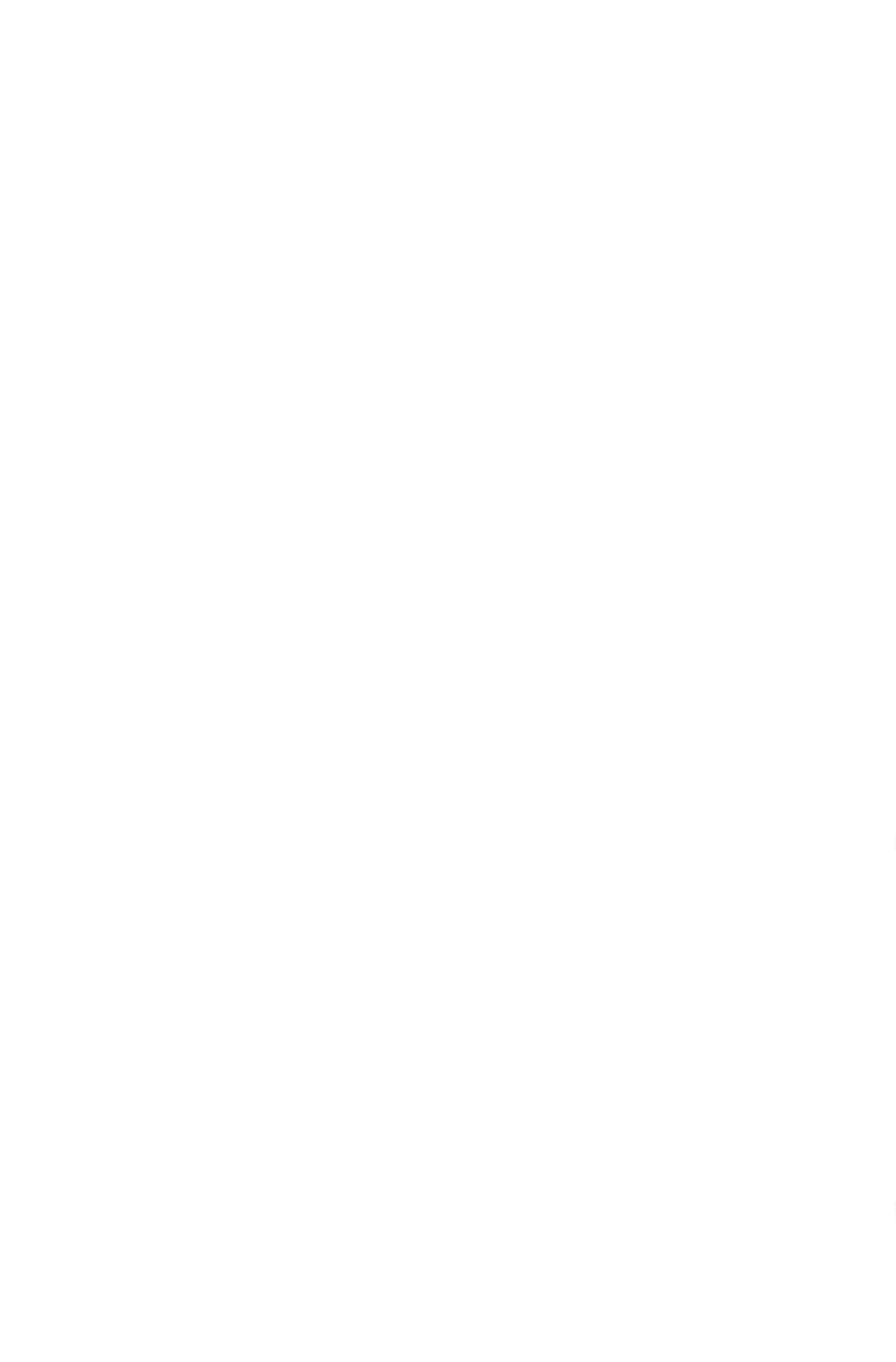Introduction

Due to pressures of women's rights, we often conform to the teachings of the day, not realizing the final outcome of our choices. God has great plans for His daughters. How it must hurt Him to see us cut off our blessings because of lack of knowledge or lack of love for Him.

"For I know the plans that I have for You," declares the Lord, "plans" for welfare and not for calamity to give You a future and a hope. Then You will call upon Me and come and pray to Me, and I will listen to you. You will seek Me and find Me, when you search for Me with all your heart. I will be found by you," declares the Lord (Jer. 29:11-14).

May our Father help us to understand that He will bless us "far more abundantly beyond all that we ask or think according to the power that works within us" (Eph. 3:20).

It's not easy being a woman. It never has been. This book is for women and our relationships. Whether it is mother and daughter, sister to sister, or a Christian woman helping another Christian woman, we need to seek the word of God and see what our Father says about our roles.

# **HAR MOM SAYS ARRE**

Ome ladies won't hear, and you can't "learn" anybody. Some  $\mathcal P$  will never want to learn. They would rather do it their way and suffer. So be it. But for those who want to learn and better themselves and be spared bitter reaping and be happier in the learning, then come and let us study together and reason together about a better way. I've heard young Christian women say, "I don't want the older women teaching me." And I have heard older women say, "I don't want to teach the younger women. I've done my time." However, I haven't heard God say, "How would you ladies like for it to be done?"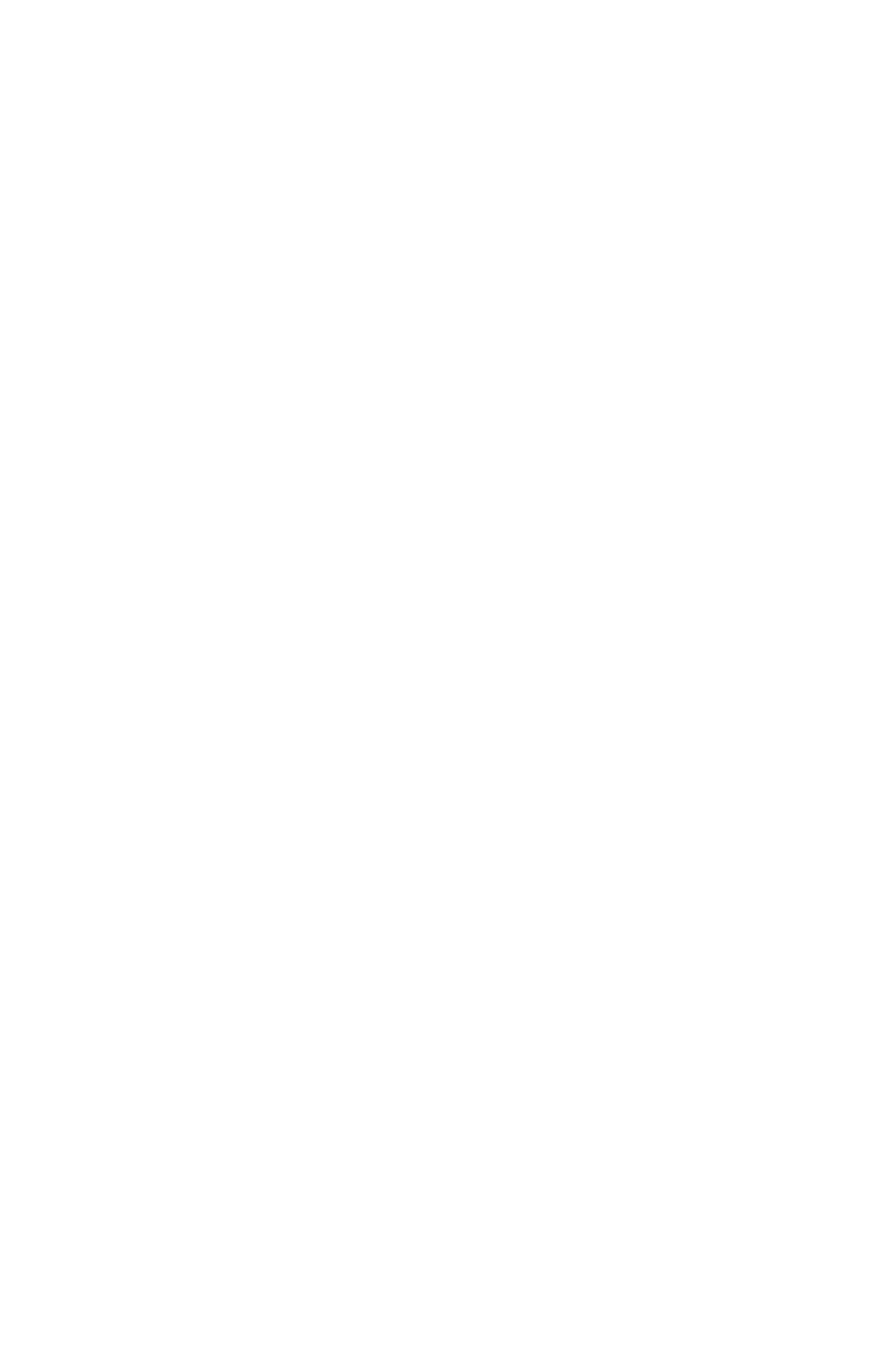1 C H A P T E

HELP A Woman to 2 HELP

thank God that He made me a woman. Like the song lyrics croon from an old musical, "I Enjoy Being a Girl!" I call myself a "girlie tomboy" because when I was younger, I loved to play ball and get dirty, but I also adored dressing up, doing hair, and applying makeup.

I have never wanted to be a man. Well, I take that back. There were occasions earlier in life when I fervently desired to be a man so I could help the church in leadership. I now know better. God has seen fit to give those positions to men, not women, and I am so thankful for that! I learned to say to myself, "No, Becky. God has made you a woman. The Father has a plan for you. He needs for you to be a woman so you can help the sisters." And the woman who showed me how to love God and help the sisters was my mom.

The Best Lap

I was raised on her lap. I was the third and last child, and Mom had little time to hold me and play with me because she was a busy mom, heavily involved with church, two older children, and a husband. So when we gathered to worship the Lord, I climbed up on her lap, took my place and reigned supreme—for at least forty-five minutes! Mom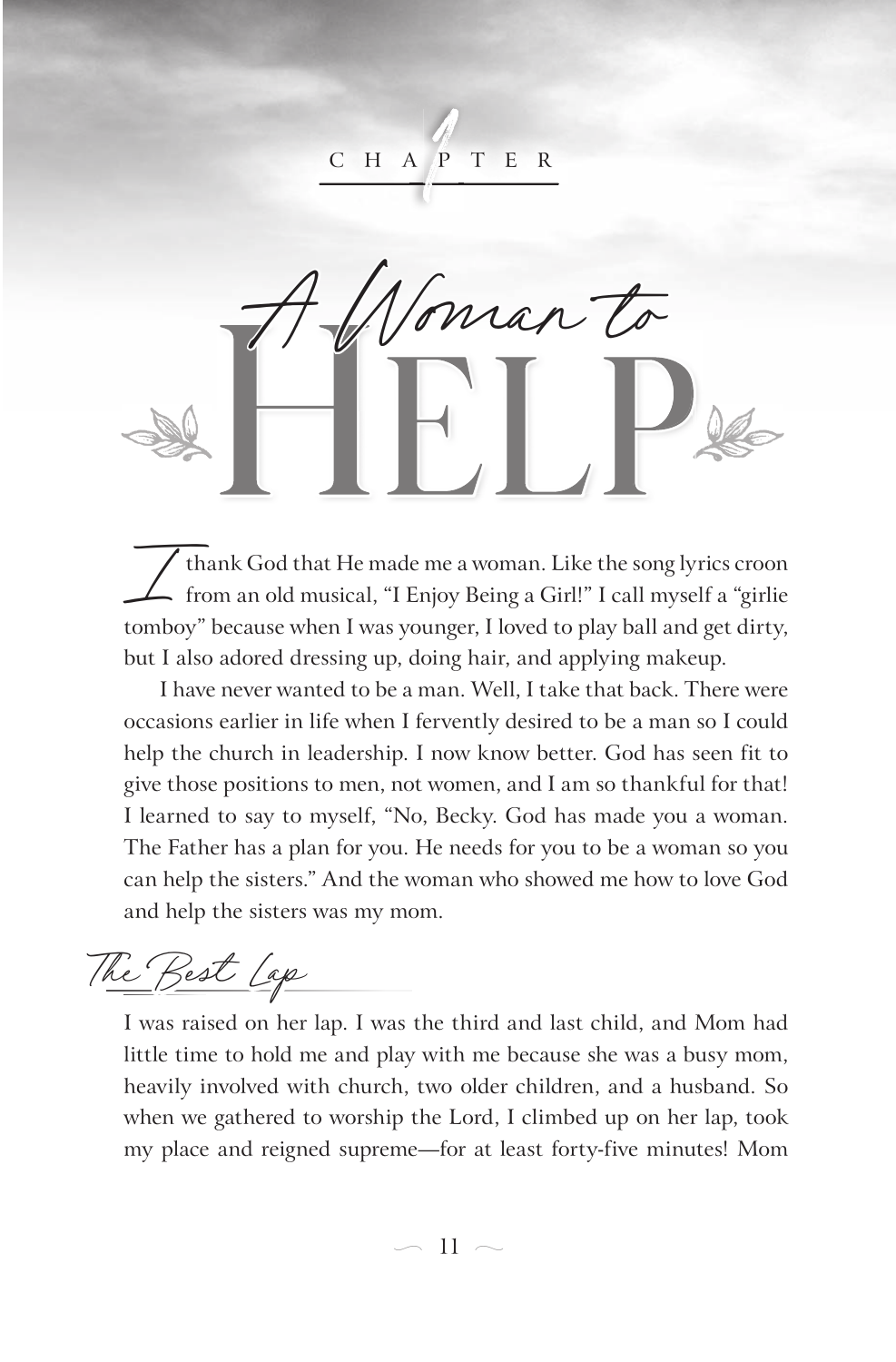even called these moments "our time." A time for worship came to be synonymous with a time for love.

Perhaps you understand this. Maybe you are even nodding your head as you are reading. You too can recall the precious instances of childhood when you bonded with your mom, swaddled in love, and comforted on her lap. Or perhaps you remember these moments with your own daughter. It's a woman thing.

Mothers and daughters—what a powerful bond is possible. It begins in the womb and ends at the tomb. Even when one passes away and the other is left to carry on alone, the bond is still there. It never departs. The connection runs from heart to heart, and God Himself put it there.

Here is a marvelous personal story from author Mary Farrar about her relationship with her mother:

We often talked for hours, debating and discussing the issues of life. She was always honest, open, and willing to listen at the drop of a hat. She mentored me by listening as often to my heart as to my words. I never went through a struggle that Mom did not sense it and offer wise input and encouragement. Most importantly, Mom mentored me by living in the Scriptures herself. When life was unclear, Mom always seemed to know where to go in Scripture to meet and address my needs. She had a firm grip of the teachings of Scripture when I most needed to hear them.<sup>1</sup>

She's Fast like you

As the years passed, Mom became my confidant, my teacher, my disciplinarian, and my best friend. Now don't get me wrong. She was always my mother, the woman in charge of raising me. She took raising her children as a serious job. But to me she was just Mama—the one who I could talk to, relate to, complain to—the only one who understood me. Later in life, she often told me the story of being at her wits' end with a very young, energetic, and headstrong Becky. She was frazzled and helpless, finally pouring her heart out to her best friend Nita. Nita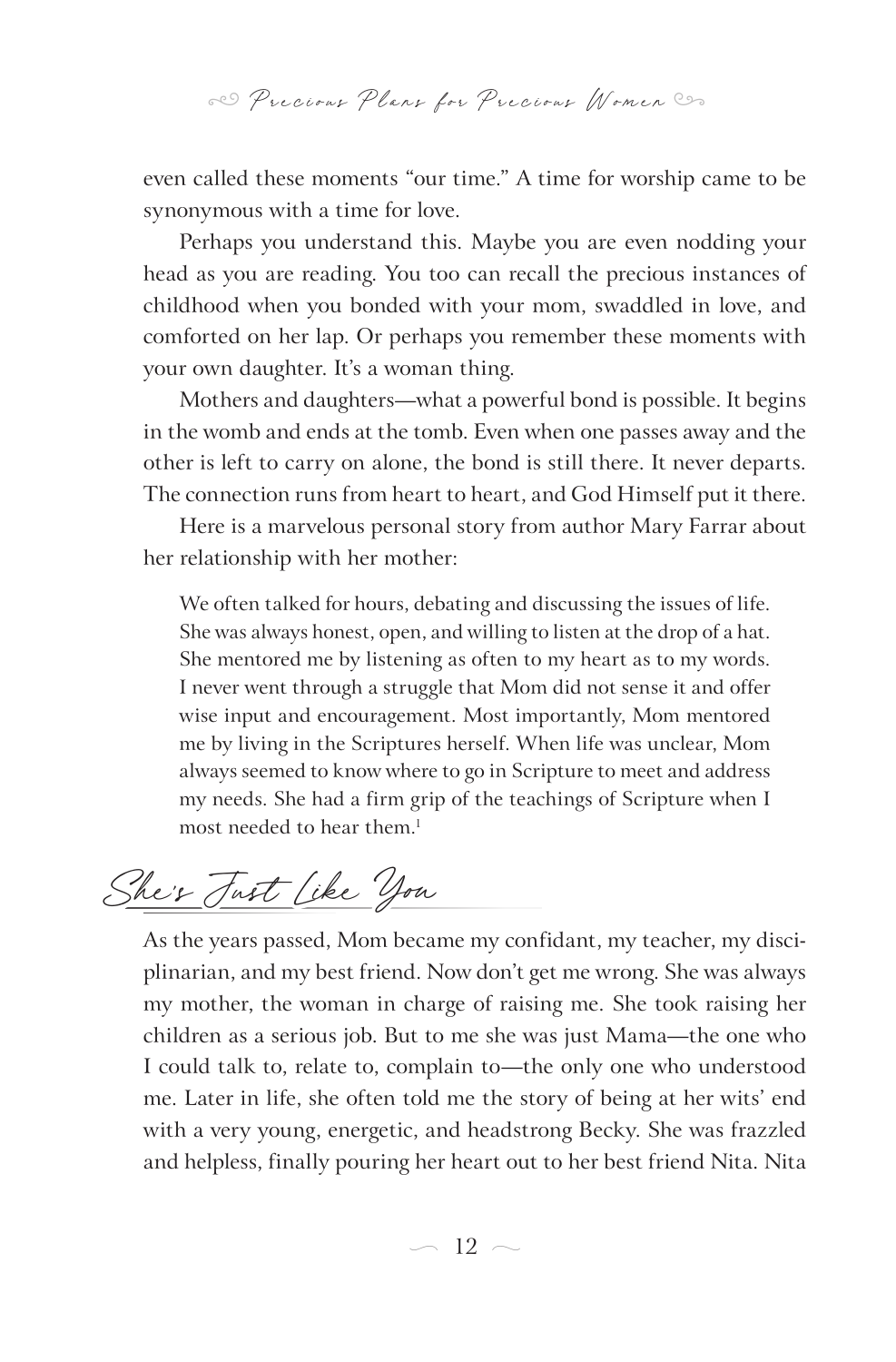

calmly looked at her and said, "Why, Lea, she's just like you!" I think Mom figured me out that day.

There was not one single subject that I could not discuss with her not one. Be it personal, controversial, or even taboo, she had told me, "Becky, you can ask me anything." And I did! When my children were teenagers, Mom advised me never to act shocked when they brought up questions about something lurid or objectionable. She said, "Just act normal, nod your head, and reply, 'Oh, that's interesting. Let me think about that a minute.'" She always reassured me that I could pass out later.

We delighted in one another's company. Yes, we argued from time to time and had our moments, but for the most part we were on the same page spiritually and emotionally. Two peas in a pod. Let's put a peg there—we will return.

Because I Said So

In the book of Ecclesiastes, Solomon was inspired to say twenty-nine times, "There is nothing new under the sun." What does that mean? That is a great description of our world—everything from the sun downward.

What else can this phrase mean? There isn't anything new in life. What goes around comes around. People still deal with jobs, marriages, and children as they did at the beginning of time. The Middle Ages rocked with problems just as much as we do in this twenty-first century.

As I have grown older, I have discovered that we can also say, "There is nothing new in life and in the church." God has not changed. He has told us so in Malachi 3:6, "For I, the Lord, do not change." And problems in the church still abound in this century as they did in the first century. I remember Mom's wise observation "Becky, 99.99 percent of the time, the problems in the church have to do with authority." She was so right. Since Adam, humanity has struggled with God's "because I said so."

People don't basically change either, and what promoted Adam and Eve's downfall in the Garden of Eden continues to promote mankind's downfall today. Sin isn't new. Temptation isn't new either. The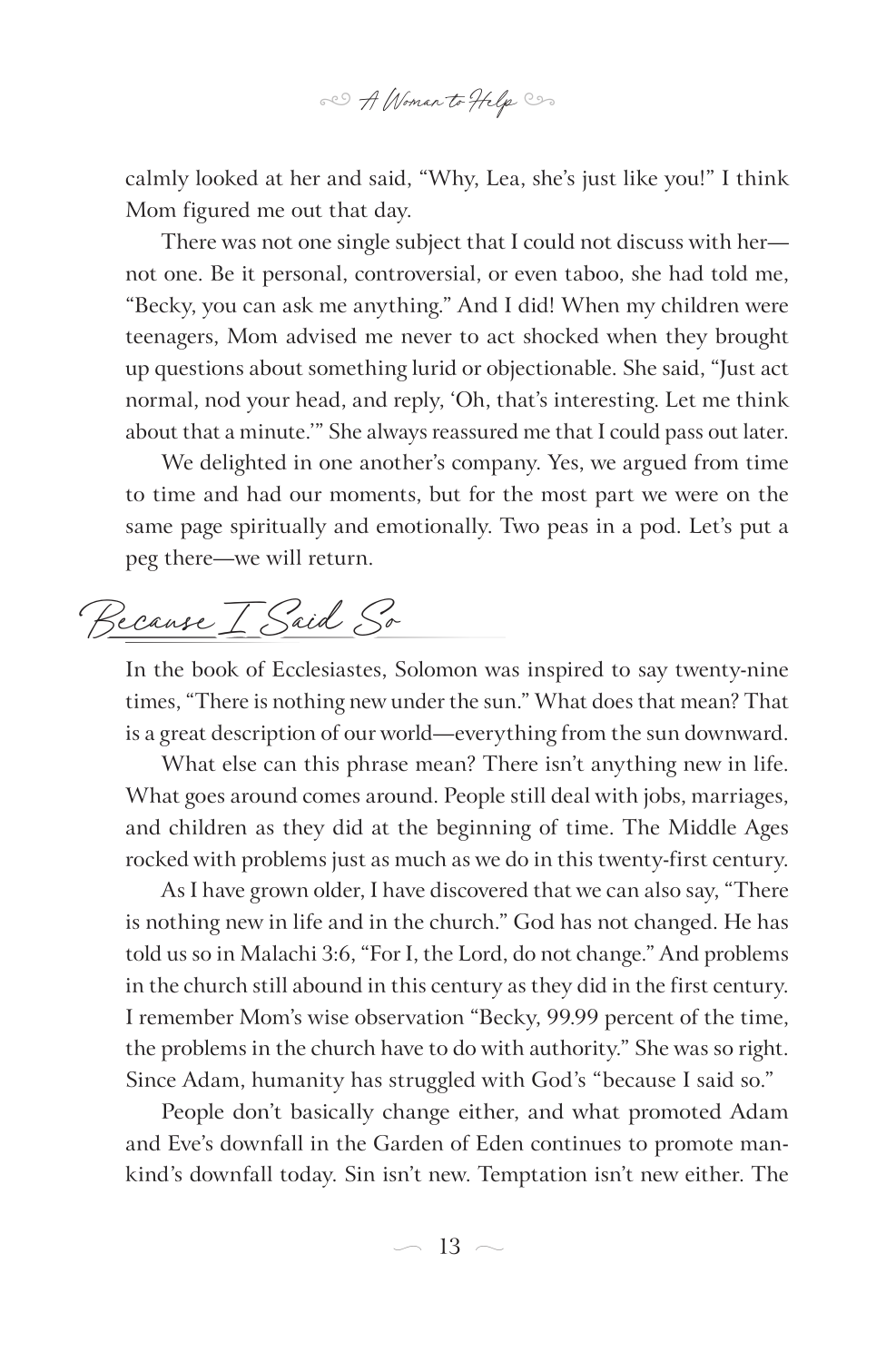same pitfalls that caused Adam and Eve to lose Paradise on earth—the lust of the flesh and the lust of the eyes and the pride of life (1 John 2:16)—still have the same power to separate us from God and destroy our relationship with Him some six thousand years since Eden. Satan is alive and well.

That is not news. You already know it. Mom and I surely knew this. But it seemed to me that whenever we were discussing problems in the world and in the church, bemoaning the issues Christians have with involvement, commitment to the Lord, loving one's husband, and raising children, we continually perceived that the Christian woman's role was as crucial as it had ever been. We were not alone in our quest for answers for the role of the softer sex in God's scheme of things. Our world was asking questions too.

Surely my mom and I were not the first to wonder what God expects of women. Most women ask the same age-old questions: Where do I fit in this life? What is my role? What does God want of me? What is a Christian woman to do for Him in this current age?

And once again, Mom and I would find ourselves turning to the instructions Paul was inspired to write to Titus. It certainly is a given that God knew that His daughters across the ages would desperately need His words, His advice, and His divine instructions for living successful, peaceful, and pleasing lives for Him. Hence, He so graciously and kindly gave us chapter 2 of the letter to Titus.

Everybody Gets Instructions

Before we plunge into the depths of this marvelous chapter, let's stop and realize a very important factor: Paul gives Titus instructions for godly living to *all* age groups: older men, young men, older women, and young women. The Supreme Author speaks to all ages. Where else in the Bible does the Father explicitly do this? Once again God shows that He is fair and just in having instructions for all, male and female, who desire to please Him. A male chauvinist, God is not! But here is the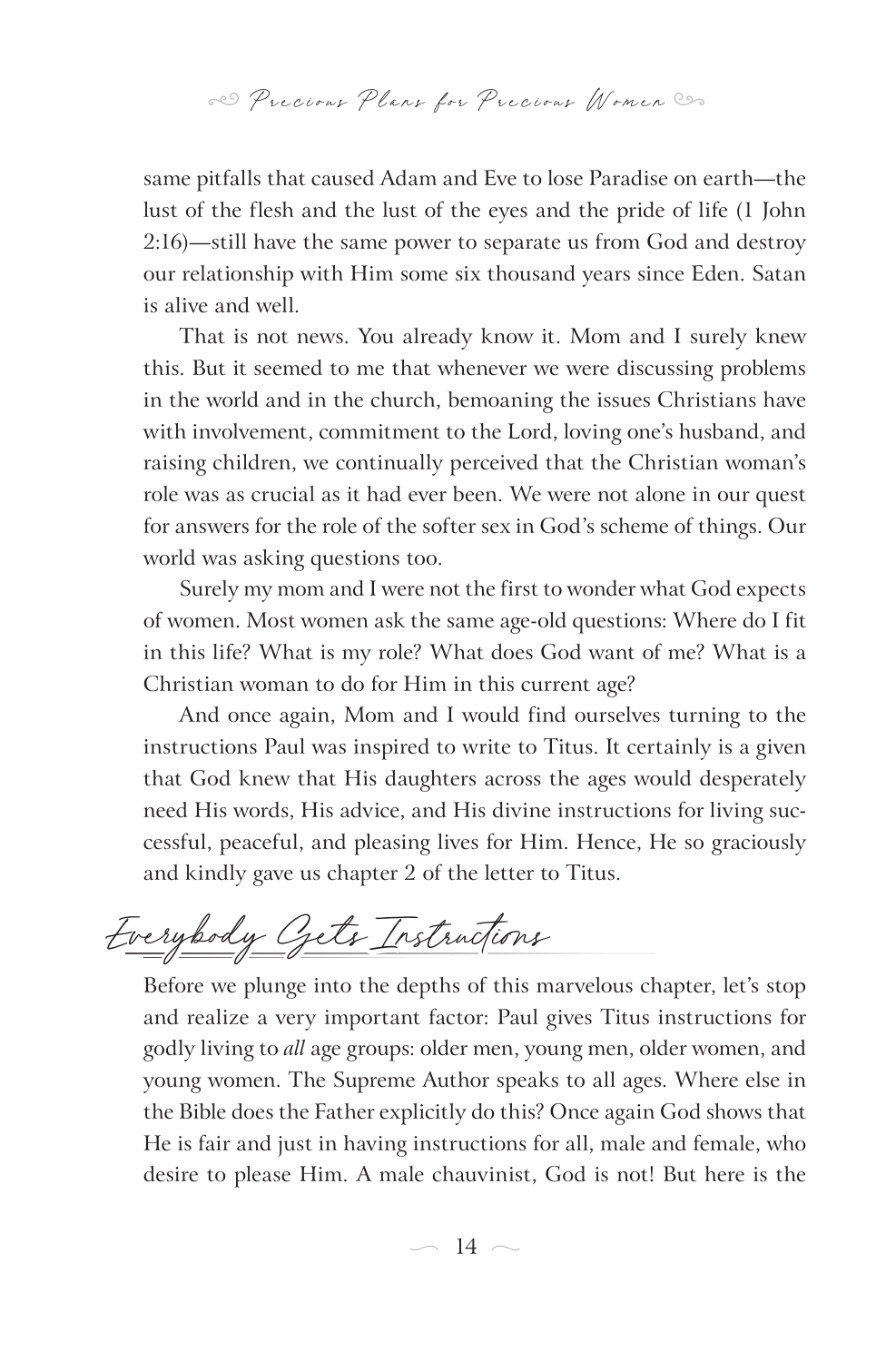80 A Woman to Help Co

real challenge for Christians: How many of us have read and pondered this amazing chapter? Trust me, God speaks to all of us here. No one gets a free pass.

#### **PAUSE AND PONDER**

Read Titus 2, Proverbs 31, and Ephesians 5:22–33.

Guidebook for Precious Women

When I was a young mom in the '70s, our country was embroiled in the Woman's Movement. Women were burning their underwear and constantly demonstrating in the streets. Mom and I were intrigued by

these women, but we simply did not agree with them. So it was back to the Bible—the authority for everything. We continually sought God's Word to see what He had to say, as His say was final in our lives.

Titus 2 became a well-worn chapter in the pages of our hearts, mainly because we knew God had all the answers to the questions we were

We studied God's plans for His women to evaluate our progress and standing. e<br>Separa

asking. (Read 2 Peter 1:3.) God's will was our will. However, we felt varied pressures from the world, friends, and even sisters who wanted nothing to do with what God said and everything to do with what their own hearts desired. So we would return once again to Titus 2, Proverbs 31, and Ephesians 5 and study God's plan for His women and evaluate our progress and standing. The above passages were our standard—our "how to" and "go to" in the "Christian Woman's Guidebook"—tucked inside God's marvelous Bible.

What would I have done without Mom's help in my pursuit of being a woman of God? Without her guidance and encouragement, I probably would have become a completely different Christian than the ol' Beck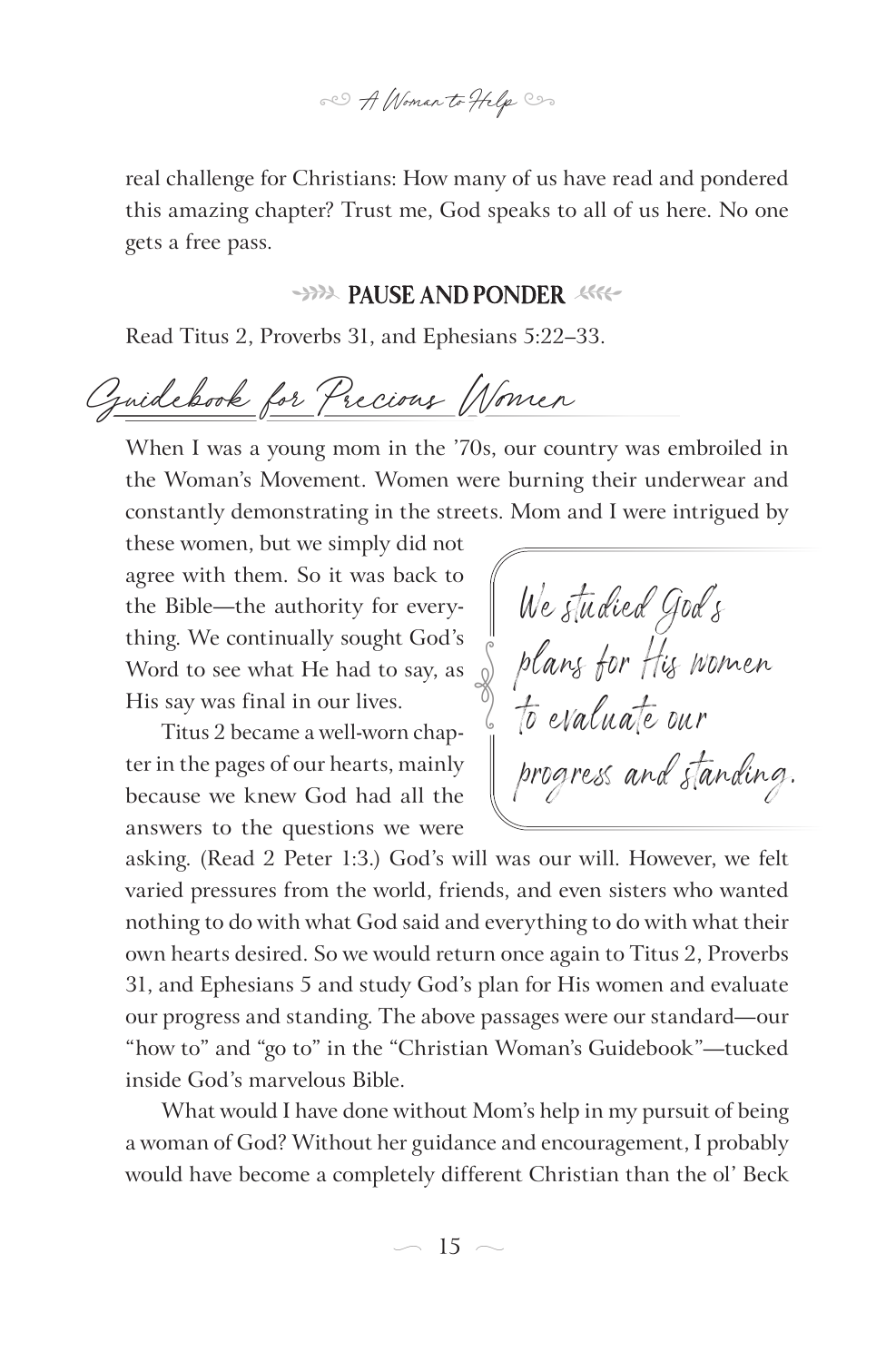I know so well today. I'm still a flawed little sheep, but I am blessed because Mom showed fearless courage and persistence. She went the second mile to see that her children knew the importance of knowing God, His Word, and His commandments. She wanted only what all of us moms want: She wanted her children to make it to heaven.

That is why this God-given connection between mothers and daughters is so important. But it doesn't stop there. Please hear me out on this: This all-important connection does not have to be between blood relatives because God has given us many mother-daughter relationships with those who need us. And we need them.

Why This Book?

Mom was compelled to share Bible teaching about this ideal Christian woman in her book from 1986, *Precious Are God's Plans.* It has long been my desire for us women to re-examine and ponder timeless principles she wrote long ago. Many of you have inquired about her books and lessons. As her daughter, I wanted to add selections of her words to this book. You will find them easy to recognize because of the special treatment. Please, please, take your time with this study. Don't rush. Let the passages written to Titus change your life.

I pray that God will help me to help you. Titus 2 is a difficult passage for many women to read and heed. So I ask you, "What will you do with it, my sister? I pray that God will help me to help you. Will you keep an open mind?"

Motivation of Love

I have always loved God. I have never wanted to disappoint Him, but I know I have. I have always wanted to please Him and obey Him, but I know that many times I have done the opposite of what He wanted me to do. God is very real to me. He is the only one who knows me through and through. He is alive and well, and I know that He loves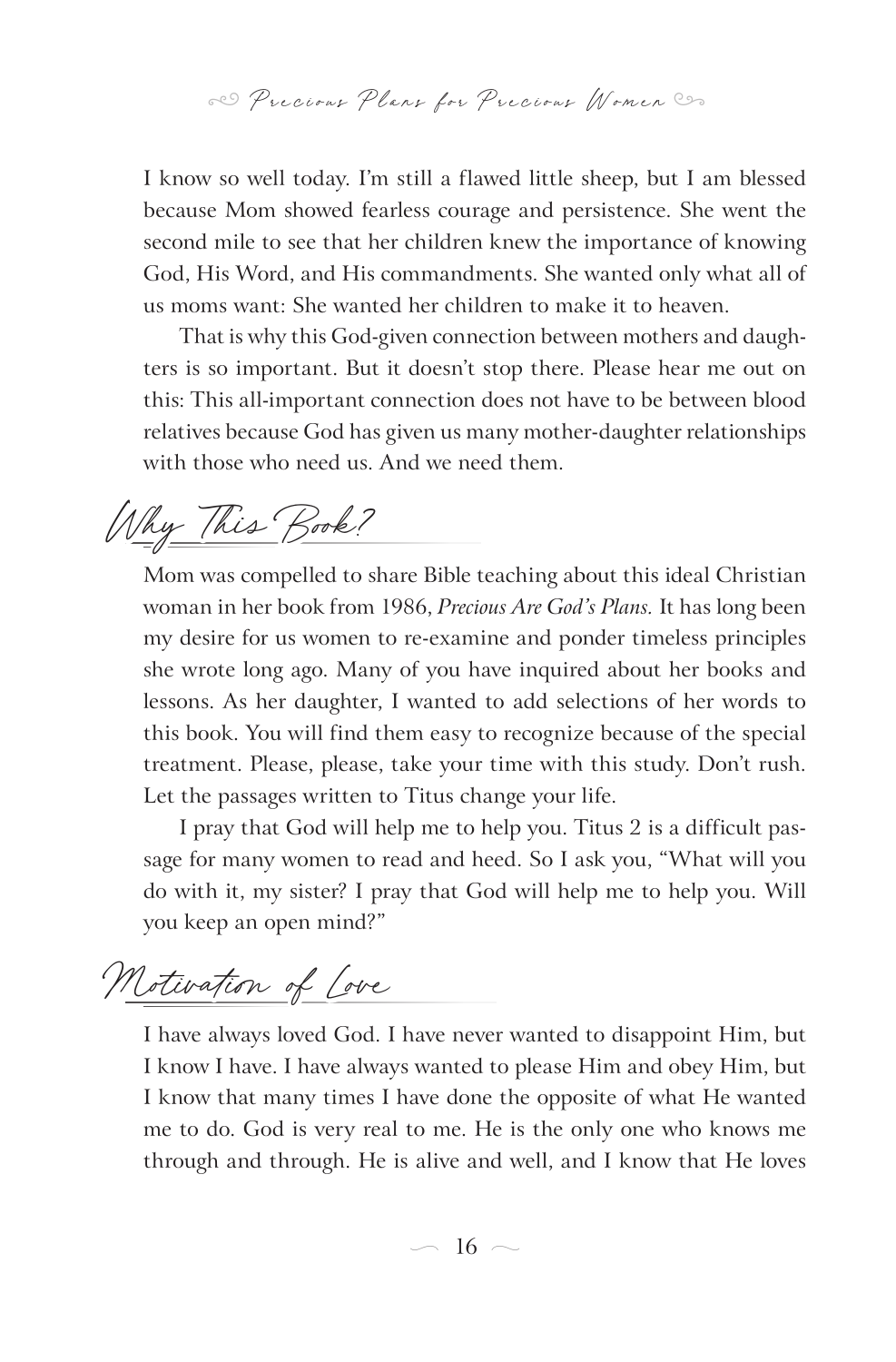80 A Woman to Help Con

me. The Bible tells me so. And I know that He wants me to love Him and do His will, not mine.

I also realize that I am human, and that humans sin: "For all have sinned and fall short of the glory of God" (Rom. 3:23). But praise God, we can be forgiven of those sins because of Jesus' sacrifice.

# **PAUSE AND PONDER**

Recite John 3:16. Read Romans 5:8 and 1 John 4:7–10. How are these passages linked? In your Bible, underline the common words or phrases.

Daily Bible Study Is a Must!

To be raised by Christian parents is the biggest blessing any child can realize! If you were so blessed, my sister, you ought to get down on your knees and thank God for it every single day! Not everybody gets that blessing.

In our home, God's Word was, and continues to be, the final authority for everything for our family—daily lives, spiritual lives, and the lives the future holds. God was in charge of the Fowler home, and if God said it, that was it! No questions asked. God ruled!

From an early age, my parents encouraged me to begin a daily Bible reading routine. As I reflect on this, I am so grateful that they knew the importance of reading words from the mouth of God every single day. Do you have a Bible-reading plan for yourself and your family?

Do we always recognize the importance, the profoundness, and the power in the following passage written by an inspired Paul to a young Timothy?

All Scripture is inspired by God and profitable for teaching, for reproof, for correction, for training in righteousness; so that the man of God [or woman of God] may be adequate, equipped for every good work (2 Tim. 3:16–17).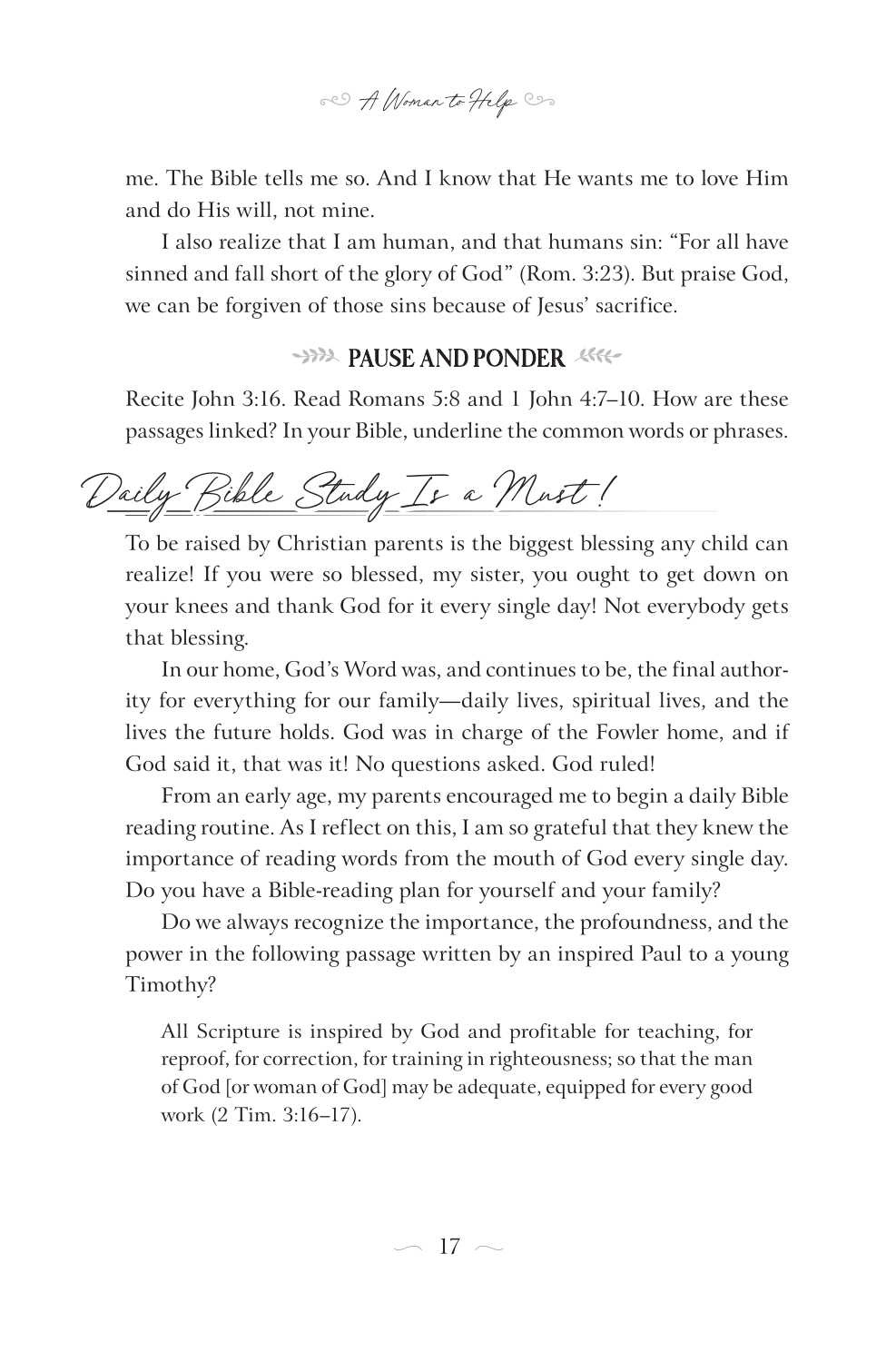This is one of the most important passages in the entire Bible, and yet few Christians can tell you where it is found. How sad. This verse is our foundation. It tells others how seriously we take the Bible. This verse reveals who we are and why we follow God every day. Our Christian walk begins with this passage.

The Scriptures are inspired from the mouth of God, and they have the power to teach us, rebuke us, straighten us out, and teach us to do right things. Why? So we can climb the ladder of success, fame, and riches? No! So we can be glamorous and a trendsetter? No! God has given us the Bible so we can live like Him, look like Him, and be equipped to work for Him. Memorize 2 Timothy 3:16–17, my sister. Say it over and over. Remember, it tells you why you are what you are. It is your identity, and it is mine.

# **YAPA PAUSE AND PONDER**

Read 2 Timothy 3:16–17 again. Ask yourself, "Is this verse my foundation for daily Bible study? How can I enhance my time with God's Word?

Power to Change

On the day of Pentecost two thousand years ago, Jews gathered from all over the world and asked the Spirit-filled apostles this question: "Brethren, what shall we do?" (Acts 2:37). Down through the ages, men and women still ask, "What do I need to do for forgiveness of my sins? How can I be saved? How can I make things right with God?"

 God always tells His creation how to please Him, obey Him, and be saved. God never leaves us in the dark about our salvation. That is what we desire, isn't it? To be saved? Then where do we go for our answers? To the Bible every single time.

Peter was inspired to write to the early church: "Seeing that His divine power has granted to us everything pertaining to life and godliness, through the true knowledge of Him who called us by His own glory and excellence" (2 Pet. 1:3). *Everything* is the key word here. May we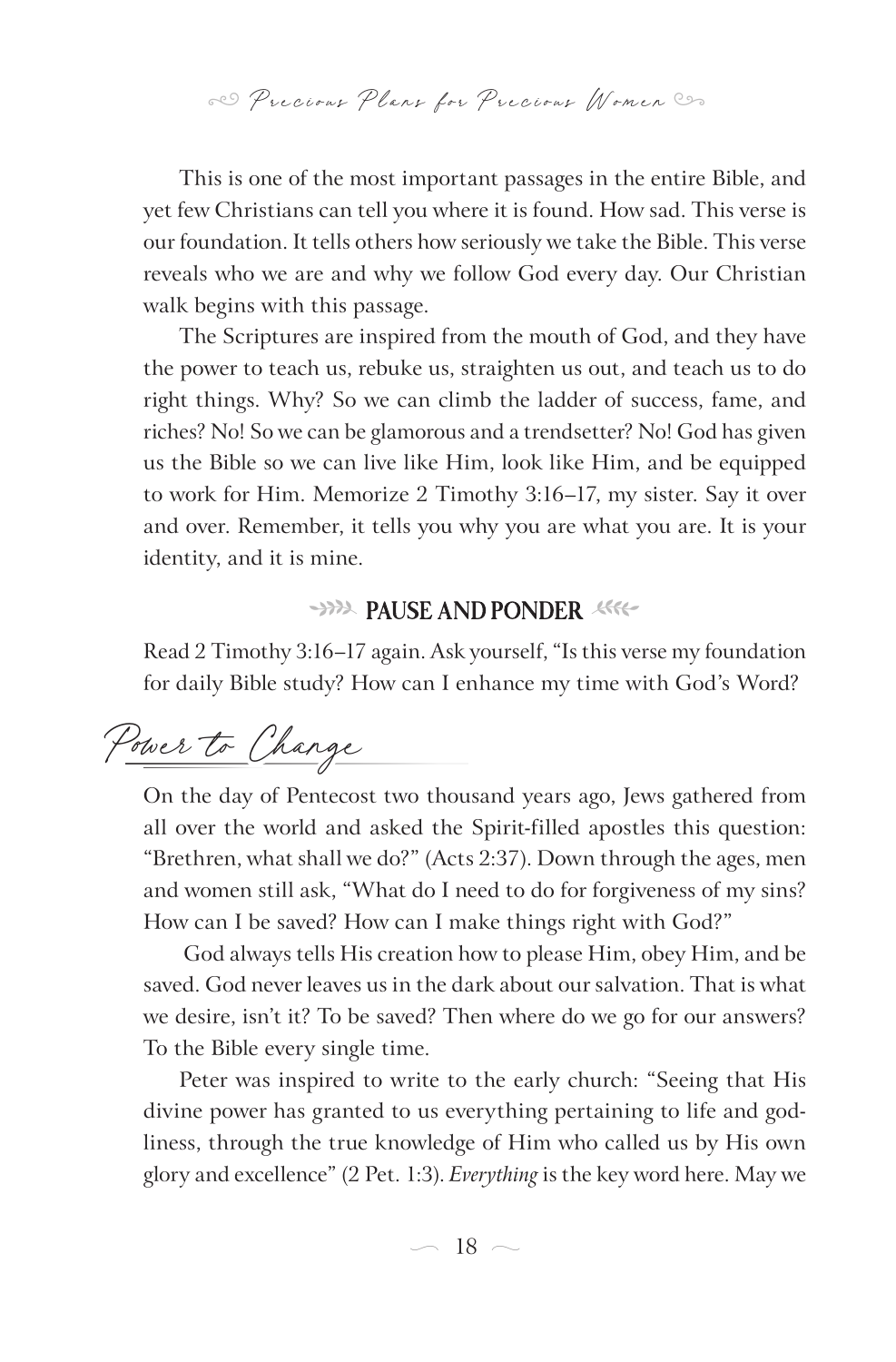80 A Woman to Help Co

never forget that the Bible has all the answers to all the questions in this life. Once again, how good God is to us to give us this marvelous Book.

Why? Because the Bible has the power to change any of us, from the hardened criminal and the hardest of hearts to the kindest of humans.

#### **PAUSE AND PONDER**

Read Romans 1:16 and underline it in your Bible. How do you show that you are not ashamed of the gospel?

The Greek word for power in Romans 1:16 is *dunamis*, from which we get the word "dynamite." *Dunamis* means strength, power, ability. Now

girls, we understand all these definitions, and we understand how mighty the gospel is, especially after reading Acts 2. On that day of Pentecost, Peter preached the first gospel sermon, culminating in the story of Jesus, His death, burial, and resurrection. What happened? A show of power like none other in history. The gospel changed the world!

He never forces us to keep His<br>commandments.

Nothing has been the same or ever will be. Why? Because it was all God's plan. *Dunamis* surely is the right word for the gospel.

It is up to us to decide how badly we want to live eternally with the Lord. How important is heaven to us? We can love God and obey His powerful Word, or we can walk away and reject Him altogether. He never forces us to keep His commandments. That is entirely up to us.

God's love for you and me and the whole world is indescribable and unfathomable. It is His earnest desire that no one be lost. Isn't that what 2 Peter 3:9 says? "The Lord is not slow about His promise, as some count slowness, but is patient toward you, not wishing for any to perish but for all to come to repentance."

How kind, merciful, and compassionate Jehovah God is! But we will never know Him or His plan for us if we only read excerpts from His marvelous Word. We must read all of it!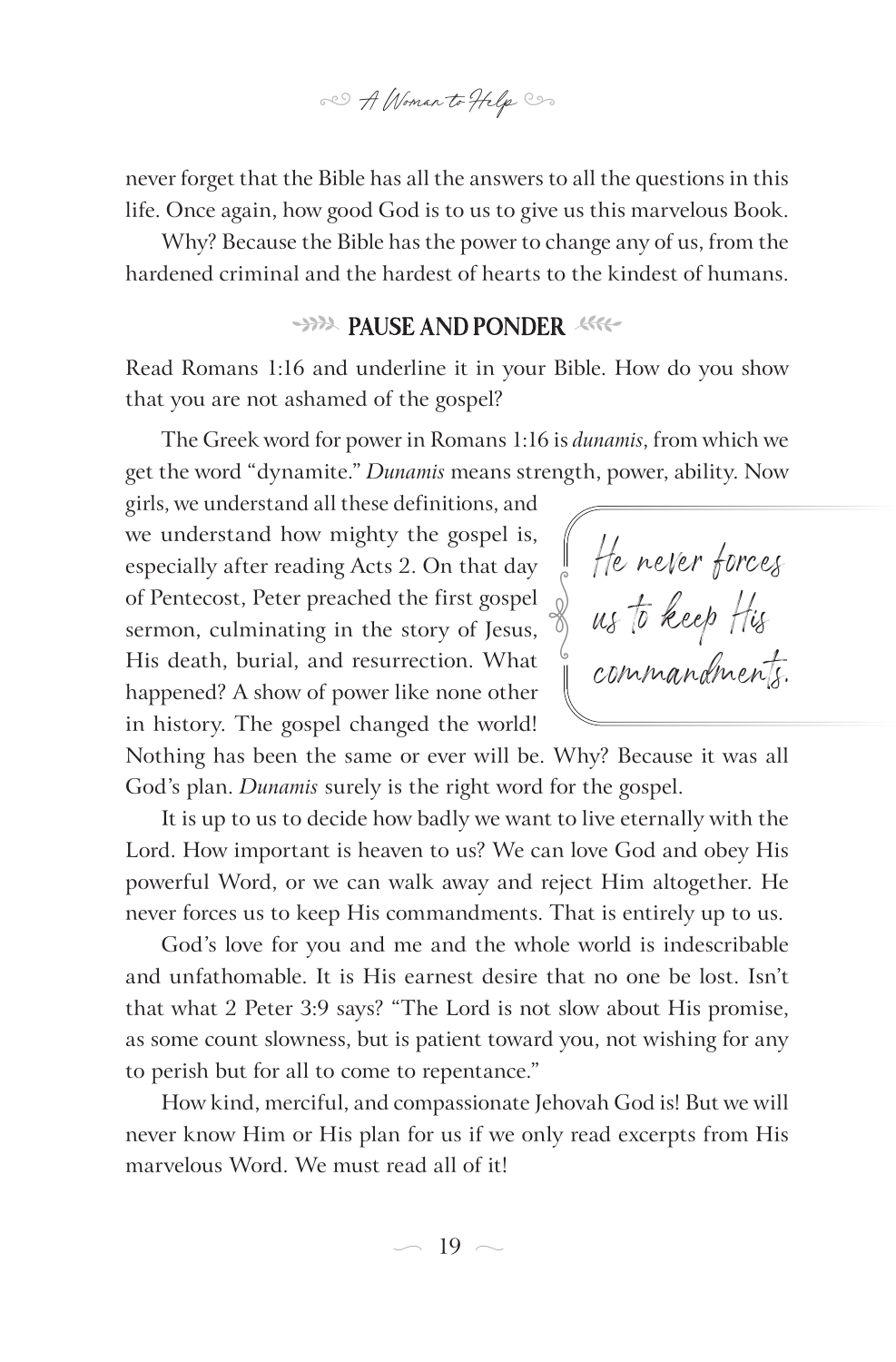Someone has said, "God didn't give us scripture to scare us. God gave us scripture to prepare us." Open up the book, my sisters, prepare yourselves and find the treasures there.

The Satan Factor

How can we have any biblical discussion without acknowledging the presence of Satan? God doesn't tell us everything about Satan. He doesn't have to. But what we do know is definitely disturbing and fearful.

Recently a preacher and I were having a conversation about Satan and why he was thrown out of heaven. Remember Jesus commenting to His apostles in Luke 10:18: "I was watching Satan fall from heaven like lightning"?

My preacher friend made this interesting observation about a possible reason Satan the angel turned into Satan the devil: "He was jealous and angry. Satan, or Lucifer, was outstanding in the angel world and was a shining star! He loved his status. When he found out that God was going to create mankind and give humans minds to think and the freedom of choice, he just couldn't handle it. Man was going to be created in the image of God and have a relationship with God, and that was more than Satan could bear. He was jealous."

My preacher friend's opinion does make sense, but we must remember that it is just his opinion. God has not given us the details about what all went on in heaven—He doesn't have to! Just consider this theory for a moment. Examine the creation account in Genesis. The first appearance we have of the devil is not during the forming of the firmament or the creation of the animals and birds, but after Adam and Eve had taken their first breaths.

It is while the first couple are enjoying their time in the Garden of Eden and taking care of all their responsibilities that Satan sneakily slithers in. Why then? Could it be that his sudden exit from heaven had just occurred? Now Satan's mission completely revolved around destroying God's human creation. This was his immediate objective,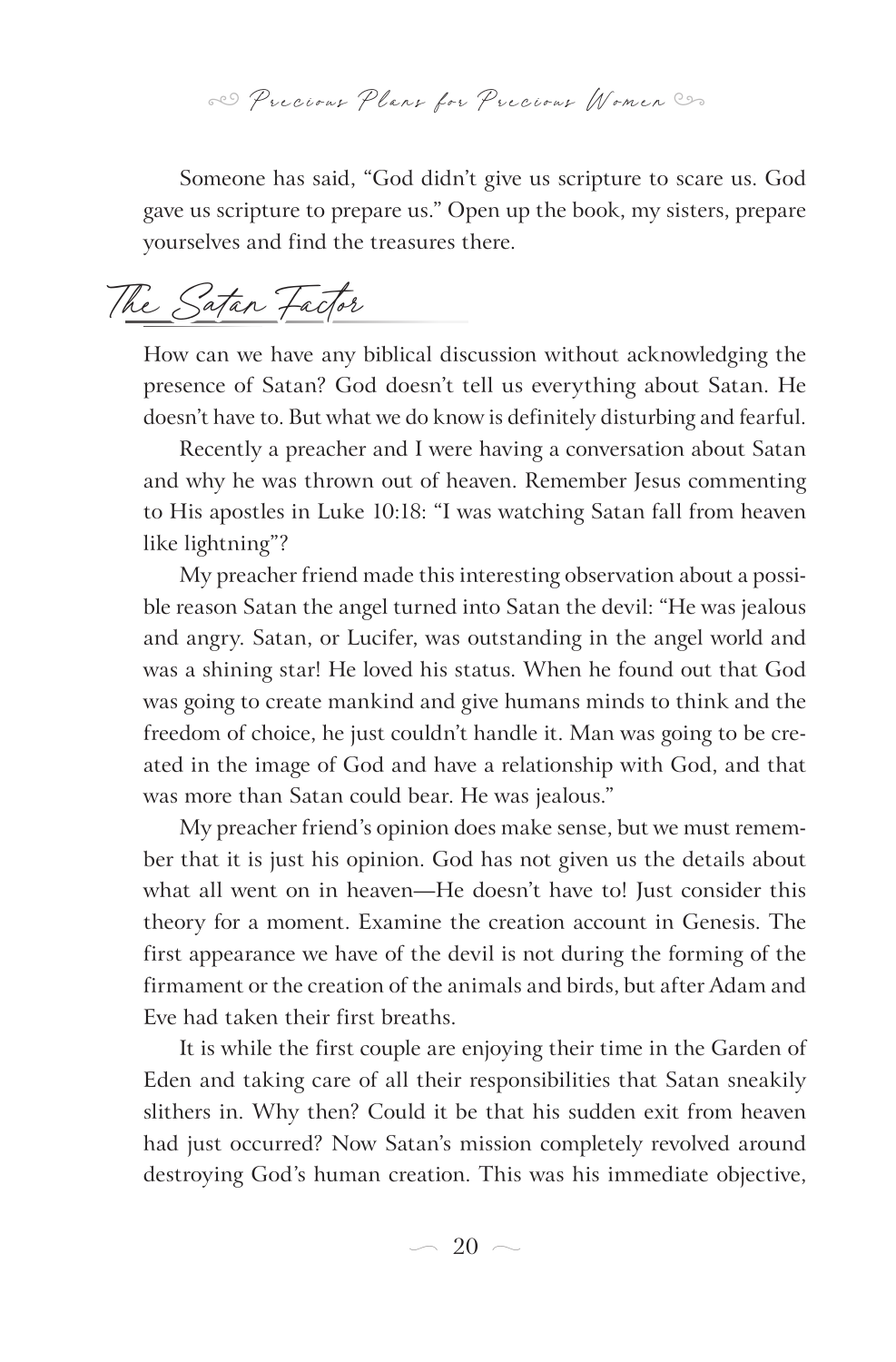

and it has never changed. From the first two humans in the beginning to the seven billion now on the earth, Satan's focus has never changed: he is after you and me.

Here we are, some six thousand years since Creation, and Satan is still as evil, murderous, and vengeful as he has been from day one. Think about it: Satan is jealous of us. God gives us second chances, but the devil will never get a second chance. He hates anything holy, and nothing is too evil for him to use to ensnare us and draw us to his side. He wants us. He delights in tempting us with sinful thoughts and deceitful lifestyles. He continually parades sexual temptations before our eyes and pulls our hearts and minds to dwell on him. The lure of illicit sex is one of Satan's powerful ploys.

The very last thing Satan wants is for us to read and study Titus 2. He wants us to serve him. And don't forget, he wants our children. They are his prey.

The Christian and Satan

When we study Jesus' temptation in the wilderness in Matthew 4 and Luke 4, let's ask ourselves, "Who won that round between Jesus and Satan?" Jesus did, of course, and would win any round to come. With the words, "It is written," Jesus stood in the presence of Satan and then quoted words breathed by God. You and I can do the very same thing. We can say, "It is written," and defeat any temptation Satan has in mind for us. However, we must have scripture in our hearts and minds, and this happens only one way, when you and I *know* scripture*—*by reading and studying it.

There is a big difference between reading and studying. It all revolves around two words: time and desire. When you take the time to dig deep, study and learn, and ask questions, then you will grow and mature in the faith. Just like in cartoons, a light will go on in your head as you begin to dig into the Word of God, and it is absolutely thrilling! You will become a pearl seeker. Jesus makes all of us this promise in the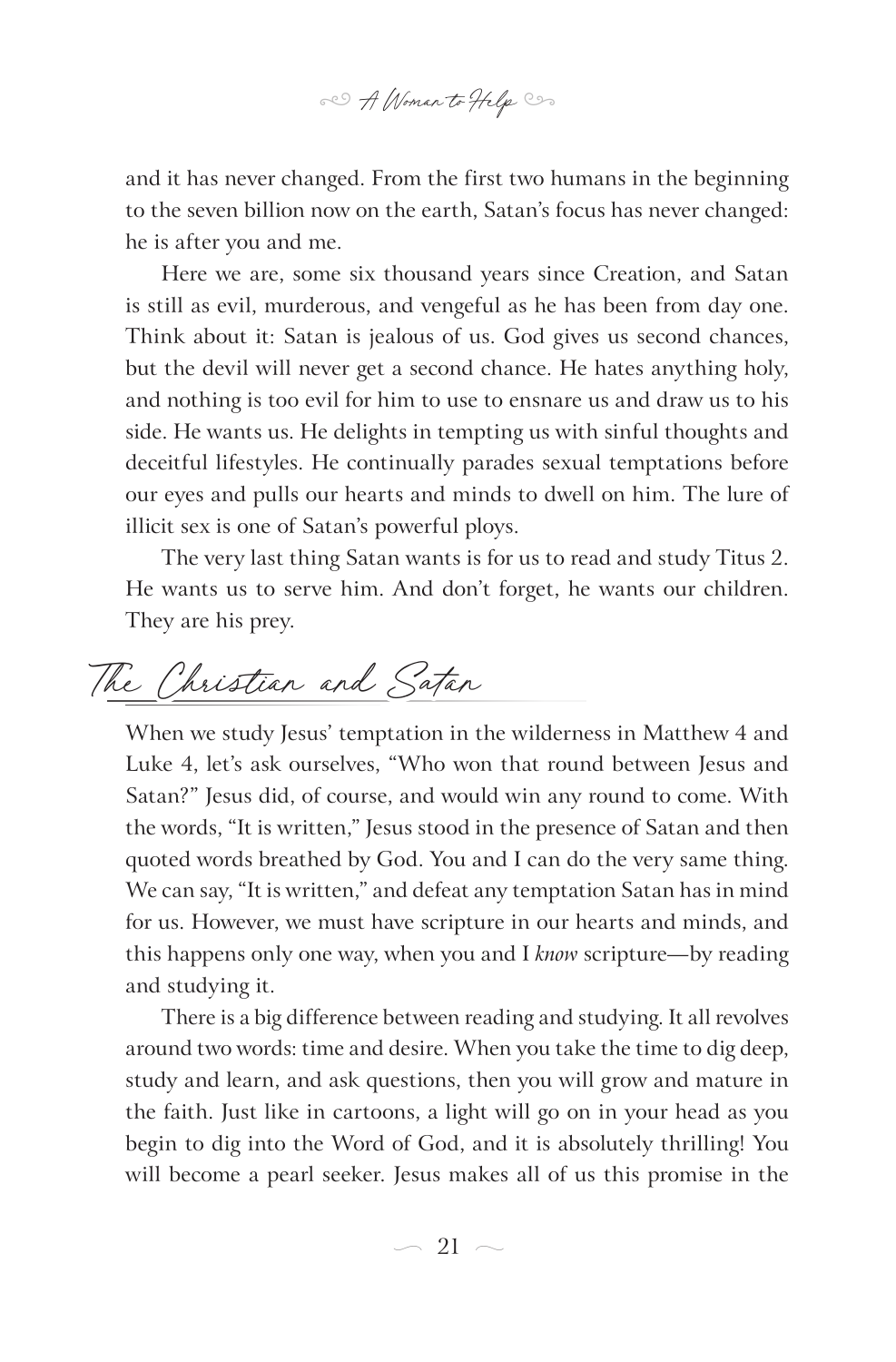Sermon on the Mount: "Blessed are those who hunger and thirst for righteousness, for they shall be satisfied" (Matt. 5:6). When we hunger and thirst for God and His Word, we will get our answers. God will see to it. As we devour His Word, God becomes our source for all things: our hope and our deliverer in this life. "God is our refuge and strength, a very present help in trouble" (Ps. 46:1).

### **PAUSE AND PONDER**

Find these four versions of the Bible to compare 2 Timothy 2:15: KJV, NASB, NKJV, and ESV. Which do you like best? Write that one on an index card and read it aloud every day for one week.

Am I a Worker or a Shirker?

For years I never noticed the word *workman* or *worker* in 2 Timothy 2:15*.* It takes a lot of work to become an excellent student of the Word. But it is a must that Christians handle the Word of God correctly. Can we make a mistake in interpreting the Scriptures? Oh, yes, we can.

For instance, I have heard of a person who thought Matthew 18:9, instructing us to pluck out our eye if it causes us to stumble, meant that we should literally tear out an offending eye. Another person felt that the only place to pray was in one's closet, a literal interpretation of Matthew 6:6. Neither person was drawing out the meaning of the scripture. We must look at passages, taking the time to study and research the real meaning. That is called "accurately handling the word of truth."

#### **PAUSE AND PONDER**

Reflect on an instance in which you or someone else misinterpreted a passage of God's Word. How can this be avoided?

What Does Czod Wart?

These things are foundational as to why we Christians do the things we do, why we treat the Bible the way we do, and why we are so passionate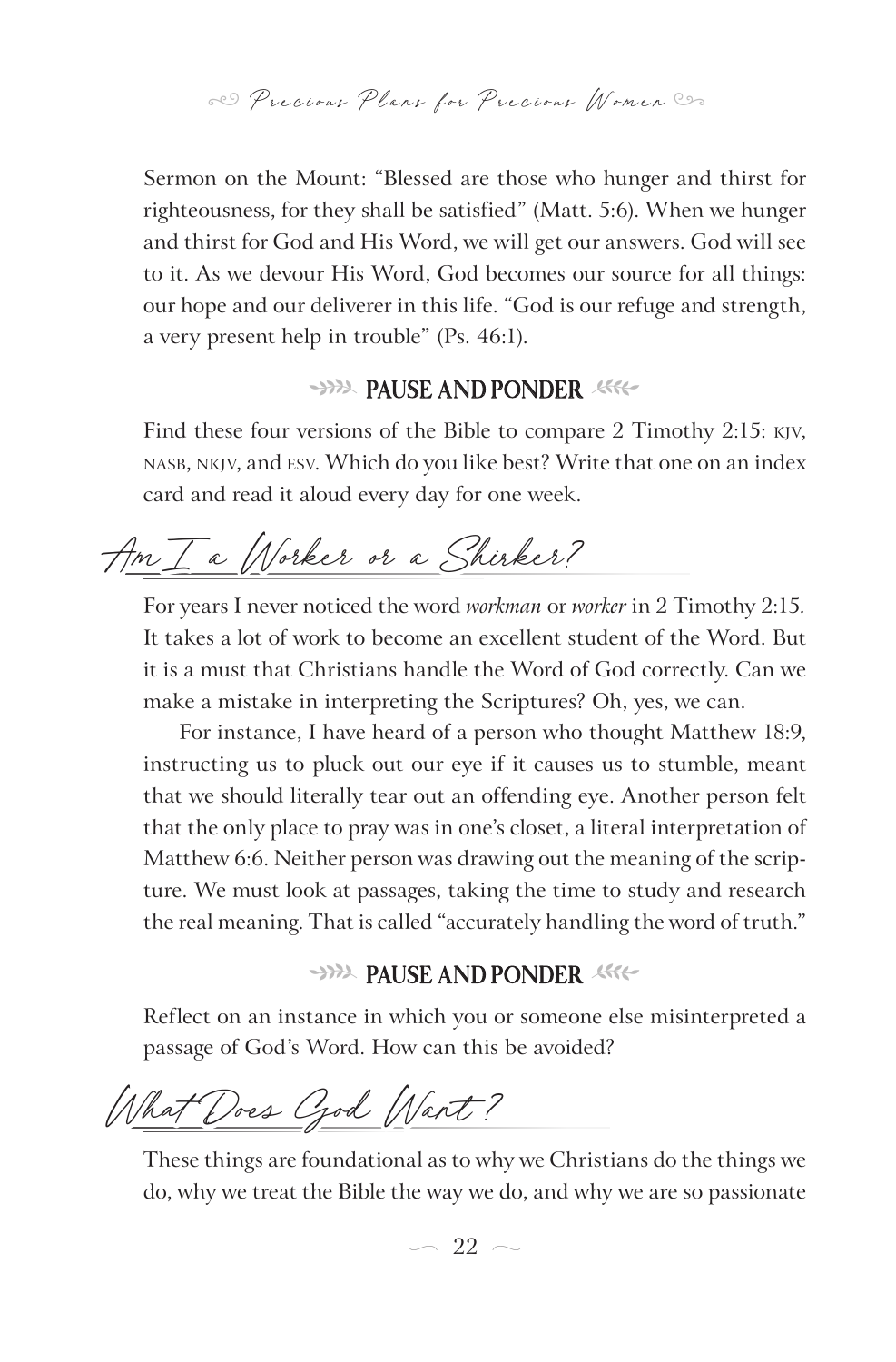

about our Father in heaven. It is our earnest desire to "speak where the Bible speaks and be silent where the Bible is silent."

When God tells us what He wants of women, I sit up and take note! After all, He is speaking to four groups in Titus 2: old men, old women, young women, and young men. When I read the book of Titus, I want to know the circumstances surrounding this epistle and what was on God's mind.

But above all things, I want to know what God wants and expects of me, ol' Beck. If it was important enough for God to breathe His words about women into Paul's pen, then it is of utmost urgency that I stop and handle this passage correctly! I don't want to disobey God.

Several years ago, there was a very popular question passed around in spiritual circles: "What would Jesus do?" It still puts challenges and problems into the proper perspective of being Christlike. Don't we all hold up Jesus as the supreme example to follow? Of course we do. Consider Jesus' marvelous words in John 8:29: "And He who sent Me is with Me; He has not left Me alone, for I always do the things that are pleasing to Him."

Jesus was the Son of God, God in the flesh. So girls, if Jesus always did what was pleasing to God, why can't we do that also? Why can't we strive to please our Father in all things, especially in the qualities He has put forth for us? This is where Titus 2 comes into play. I want to please my Father, and I always will. I know you do too.

Get to Know Titus

Here's an assignment for you! Find out Titus' background, his surroundings, and his nature. Where is Titus when he receives Paul's letter? Titus is referred to thirteen times in the New Testament, so find those verses and examine them. They have a lot to say about this fine young Christian. Titus had to be outstanding, dedicated, and knowledgeable for Paul to have entrusted him with so many responsibilities. However, God never tells us if Titus was married. But let's remember that to this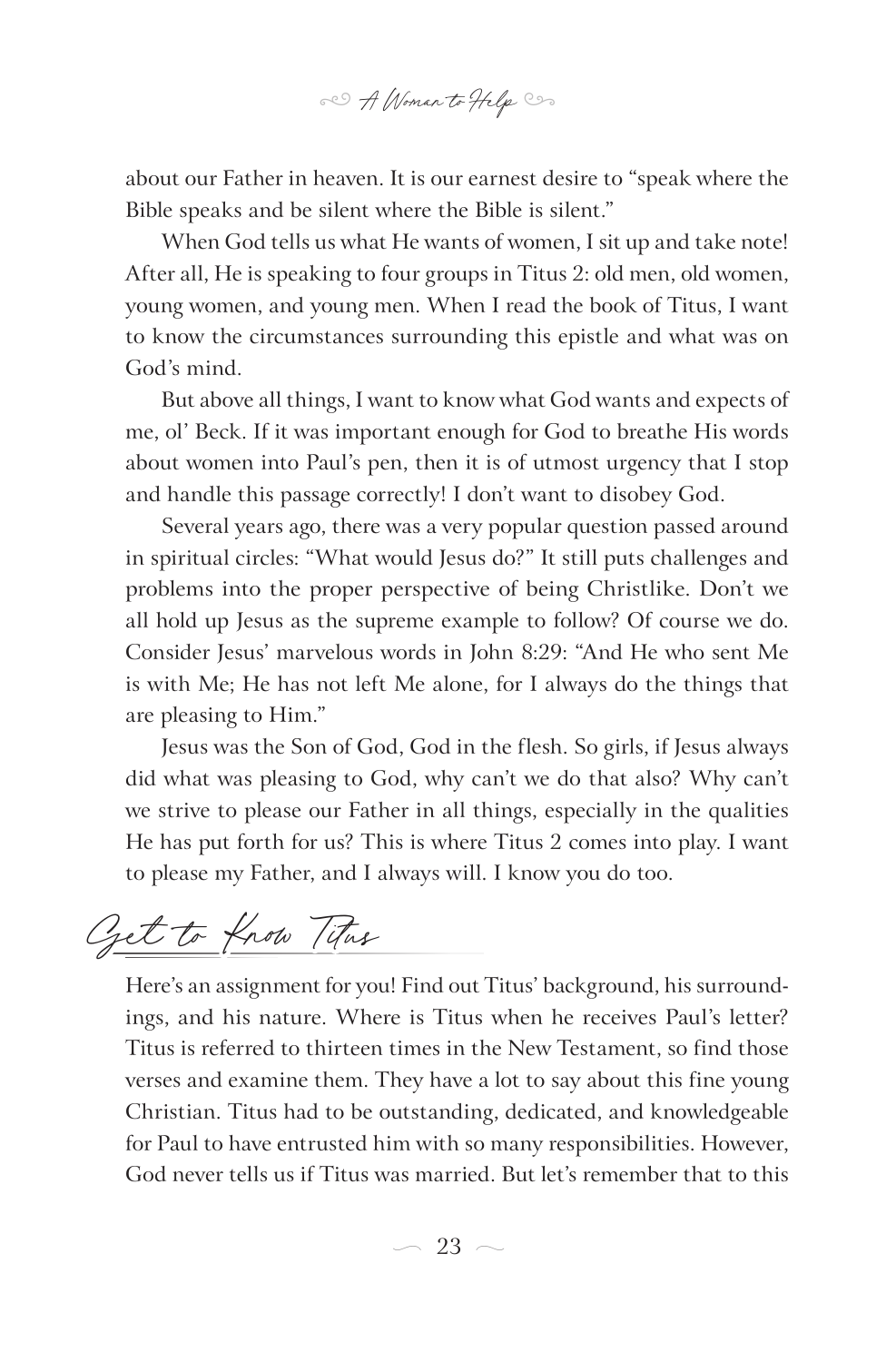unusual (perhaps young) missionary, the Father gives some of the most profound instructions a Christian woman can ever know, can ever obey, or can ever realize. Just stop and think about it: The task God laid on Titus' shoulders was certainly immense and absolutely essential. Titus' importance in every Christian woman's life is huge.

# **PAUSE AND PONDER**

Find and record the thirteen times the name Titus is mentioned in the New Testament.

As you examine the Titus passages, ask yourself, "What is the Father saying to us women?" Also pray, "Thank You, God, for giving to courageous Titus these guidelines for women. We appreciate his love for You, the Father, and for Your precious women!"

#### $\frown$  A WOMAN'S PRAYER  $\frown$

Dear Father in heaven, we thank You for loving us and creating us. Thank You for the plans You have in mind for us. O Lord, please help us to work those plans with joy, knowing that we are pleasing You. And that is all that matters. Help us to be good daughters who obey You and honor Your Word. We love You so much. In Jesus' name, Amen."

 $\leftrightarrow$  THOUGHT QUESTIONS  $\leftrightarrow$ 

- 1. Why do you believe the Bible is the inspired Word of God?
- 2. Are you a daily Bible reader? Give an example of two ways you will improve your daily study. How will you accomplish that?
- 3. Why did you become a Christian?
- 4. Quote a scripture that you memorized this past week.

x **<sup>S</sup>o<sup>n</sup>g:** "W<sup>o</sup>nd<sup>e</sup>rfu<sup>l</sup> <sup>W</sup><sup>o</sup>rd<sup>s</sup> <sup>o</sup><sup>f</sup> <sup>L</sup>ife"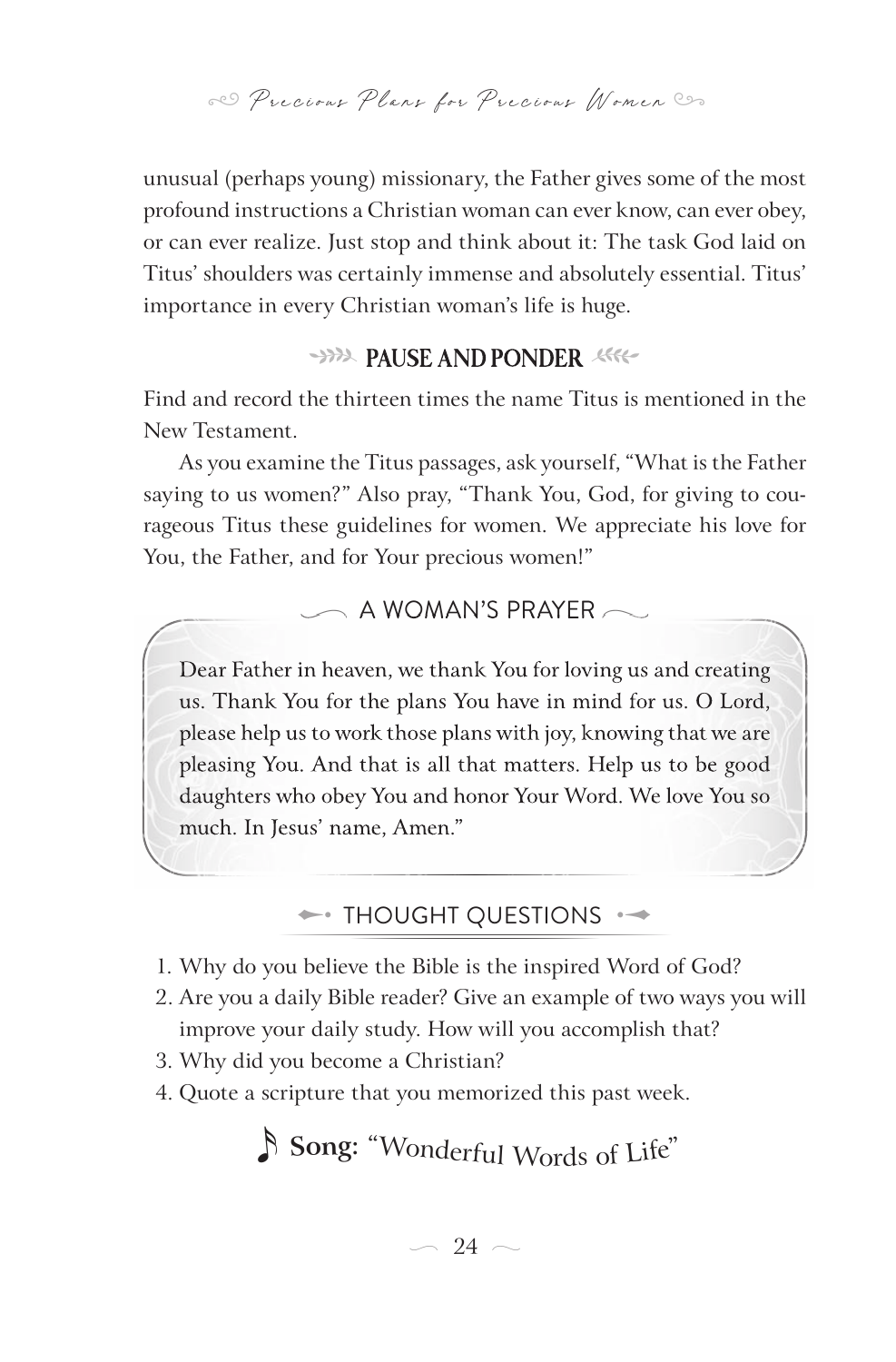80 A Woman to Help Com



You Are Unique

"You never outgrow the need for a mother." What accurate words! I heard them on many occasions, spoken by my mother. Throughout my childhood and adult years, Mom spoke regularly of how much she missed her own mother. At the tender age of nine, she lost her to a debilitating sickness. Being the oldest of three children, Mom shouldered numerous responsibilities to help the family and a heartbroken father.

I cannot imagine what kind of loneliness, emptiness, and confusion a little girl could experience. Mom, of course, knew all about the love of a parent, but not the love of a mother. And she yearned for it as long as she lived.

Women are special. Of course, men are too. God created both: "God created man in His own image, in the image of God He created him; male and female He created them" (Gen. 1:27). Eve was not an afterthought or Plan B. God knew all along that Adam would need a mate, a helper suitable to supply all his needs.

It's interesting that each day of creation ended with "and God saw that it was good." This phrase is used after day one all the way through day five. Then Genesis 1:27 tells us that God created man and then woman, and verse 31 records these words at the end of the sixth day: "And God saw all that He had made, and behold, it was very good."

Of course it was very good! Day six was the best day yet! Man was created, and then woman was created—very good!

God made the stronger first, and then, in His divine wisdom, He made the weaker, the one who would always need to be encircled. The word *husband* means the "house-binder," the encircler. Just as God made the grass before He made the beast, so He made man before the woman, and then child. Wouldn't you love to have seen Eve? Just imagine her beauty! Wouldn't you love to have seen Adam's face when he saw this woman, fashioned by the hands of God! How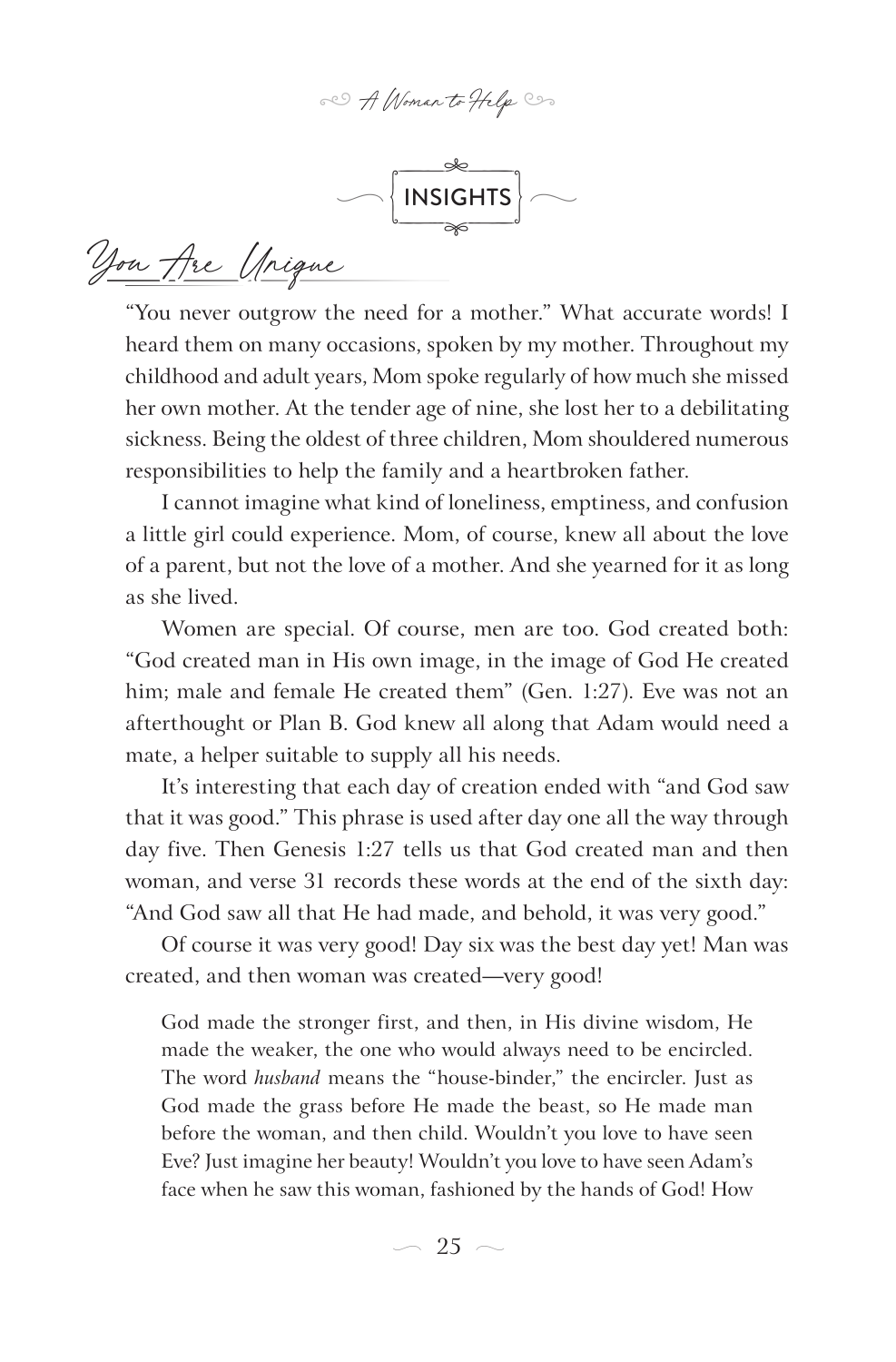happy that wedding day! And what a wonderful place to spend your honeymoon! God did not give Adam a child for a companion. Children are wonderful, exciting, and fill a very needed place in our lives, but they cannot supply what is lacking in man. God did not make another man for Adam. Another man would have removed some of the loneliness, but would still not have been able to supply all the needs. Woman's very femininity, her perceptions, and her tenderness are desirable qualities to a man. We know that whatever was lacking in Adam was supplied by Eve, for God made a helper suitable for him.2

One of the things I love most about God is that He cares about women. He loves us! He never treats a woman as a second-class citizen. Men may do that, but not God. He loves all of His creation and has certainly given men the position of leadership in the home and in the church, and I am eternally thankful for that. Believe me, I do not want to be in charge of either one.

But it is the woman who is the heart of the home and the church. God has made her more sensitive, more intuitive, soft as silk and strong as iron—but above all, more nurturing. She may be the weaker vessel (1 Pet. 3:7 KJV), but she certainly has many strengths that a man lacks.

Oh, I know someone wants to argue the nurturing part. But consider the animals and you will see it is the female who feeds, fosters, and fusses over the young for the most part. Please note that I did not make the claim that the male did absolutely nothing to raise the young because he is certainly in the picture, helping very powerfully. But it is the female that God has chosen to be the key player here.

Why? Because the male is to provide and protect, and the female is to take care of the nest—the home. That concept assuredly began when Adam and Eve were banished from the Garden.

Have you ever wondered what would have happened if Adam and Eve had not fallen that horrible day in the Garden? Can we ask that question? Hasn't it ever crossed your mind? If sin had never occurred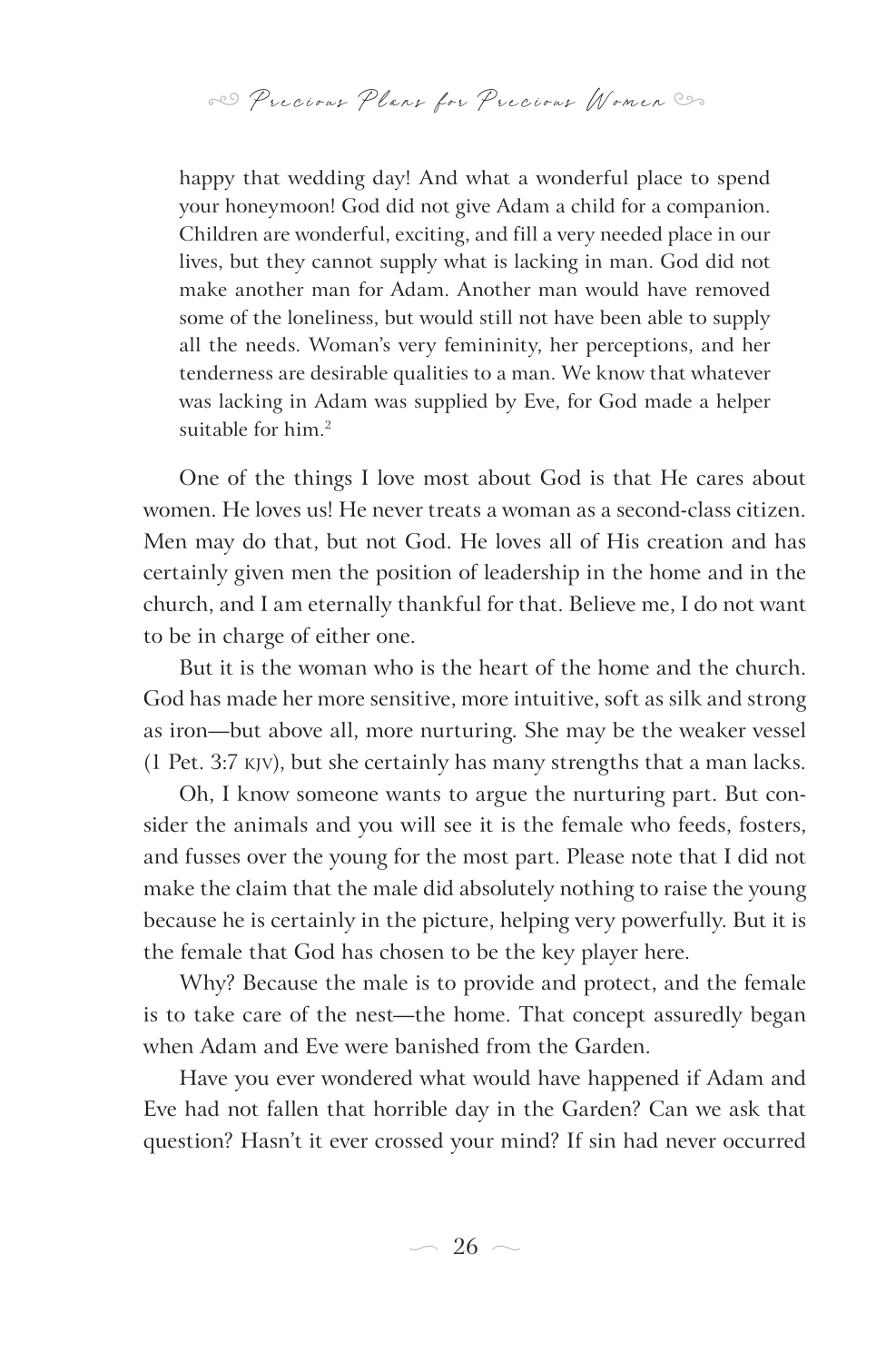

in the beginning, where would we be now? (Most likely, someone would have stepped over the line along the way and transgressed God's law!)

God had appointed Adam and Eve as caretakers in a paradise unparalleled. They had it made in the shade, literally, with God providing for their every need. But Satan deceived Eve. She tasted the forbidden fruit and then gave the fruit to Adam who also ate it. Suddenly the creation took a nosedive. Everything went terribly wrong the day Evil walked in. Innocence left the Garden, and Sin set up housekeeping.

Eve was the first sinner. No matter how you try to look at this, it still is hard to accept. At least it is for me. The woman was the first to break God's law—not the man. First John 2:16 springs to life as we contemplate Mother Eve: "For all that is in the world, the lust of the flesh and the lust of the eyes and the boastful pride of life, is not from the Father, but is from the world."

[God] never treats a woman as a second-cla citizen. e<br>Sep

She looked at the fruit, desired the fruit, believed Satan's lies about the fruit and dying, and stepped over the line. That was the day she started to die. And the same goes for Adam, the first man.

Evicted from the Garden, Adam worked hard for a living, farming in the heat and dust, among thorns and thistles. All men have since struggled continually with God's thorns and thistles. And Eve? Her punishment was pain in childbirth, and all women suffer this too.

God understood the temptation scene, all the ins and outs, all that was said, and the naïve emotions swirling in her head. God understood Eve. He also understood Adam. He knew His creation very well.

Another thing to wonder: What kind of people were Adam and Eve? Were they kind, loving, outstanding, and full of integrity? We don't know, do we? We never see them once telling others about Almighty God and His power and love for mankind, even though they had walked and talked with God personally. One thing is evident. Neither of them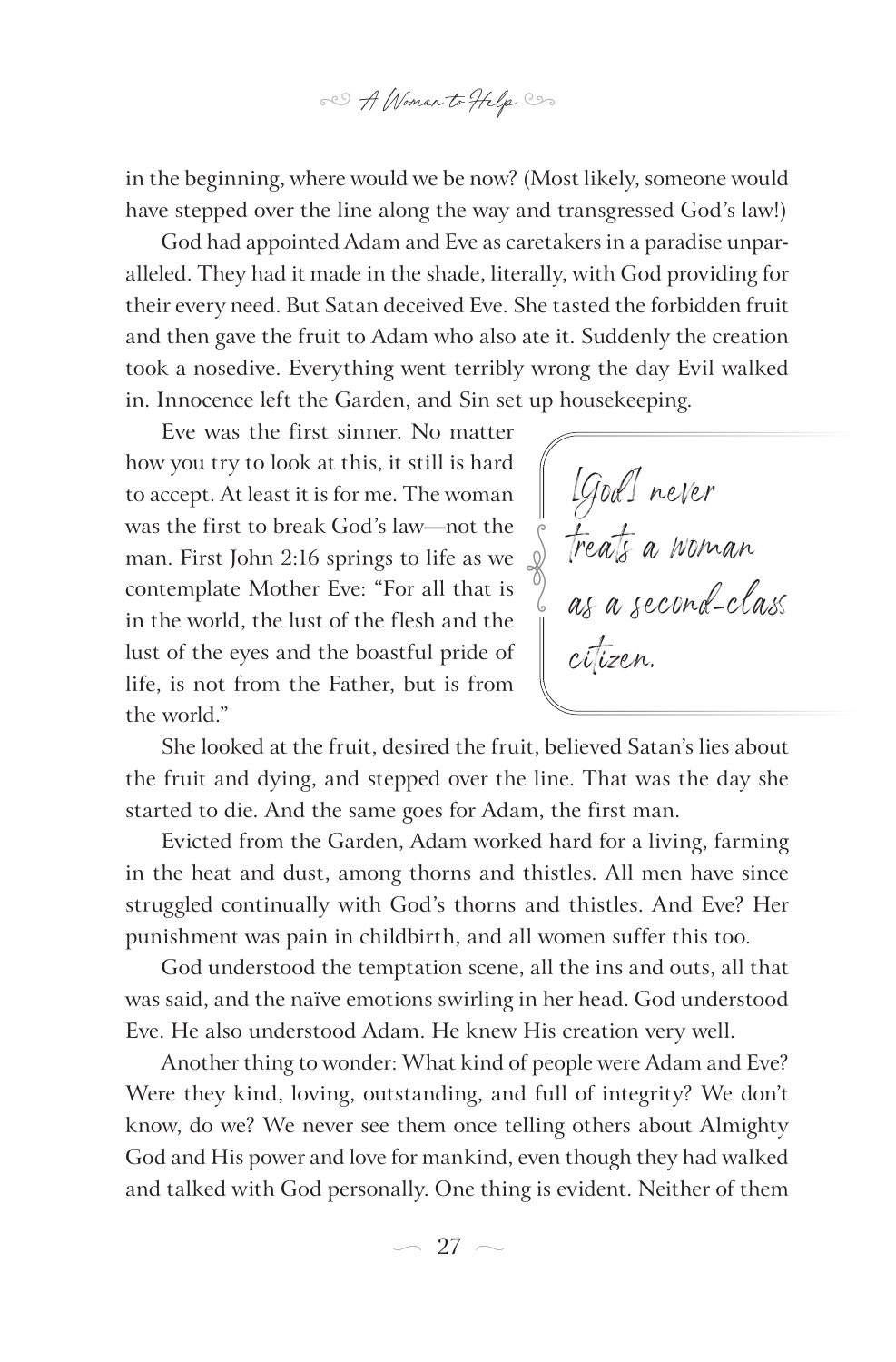is mentioned in the Hebrews 11 Hall of Faith and Fame! Hebrews 11 lists those we hold up as marvelous examples of faith to emulate. Think about that for a moment or two. There are many theories as to why their names are not mentioned in Hebrews 11. But the fact is that God chose not to mention them as being people with outstanding faith in Him.

Some six thousand years have passed since Eve walked on this earth, and she is still a hot topic! I believe she will always be so—at least among us girls.

You are unique, my sister. Unique and loved. So was Mother Eve. Never forget that. God made you special, and that in itself should give you confidence. Each day is a new day full of opportunities to encourage others, to be salt and light, to learn and grow, and to start all over again.

Do something every day to draw you closer to God. Wouldn't the world be a wonderful place if we all took this to heart? Wouldn't the church, our spiritual family, experience more growth, strength, and kindness in its midst if we were more determined to seek the Lord daily? And wouldn't our own precious physical family finally realize the love and closeness we women long for?

Never forget that God has a plan for you and me. I don't know about you, but I am going to work His plan with all my heart, with all my soul and with all my strength.

"For I know the plans that I have for you," declares the LORD, "plans for welfare and not for calamity to give you a future and a hope. Then you will call upon Me and come and pray to Me, and I will listen to you. You will seek Me and find Me when you search for Me with all your heart" (Jer. 29:11–13).

Take hold of the life God has given you and love yourself. God doesn't make any junk. Believe in yourself and the specific tailor-made journey the Father has personally given you to travel. Obey the gospel of Jesus, my sister, and you will find a life worth living. Stay the course, for a life lived without God just doesn't make any sense at all. Don't you think Eve had to learn that lesson too?